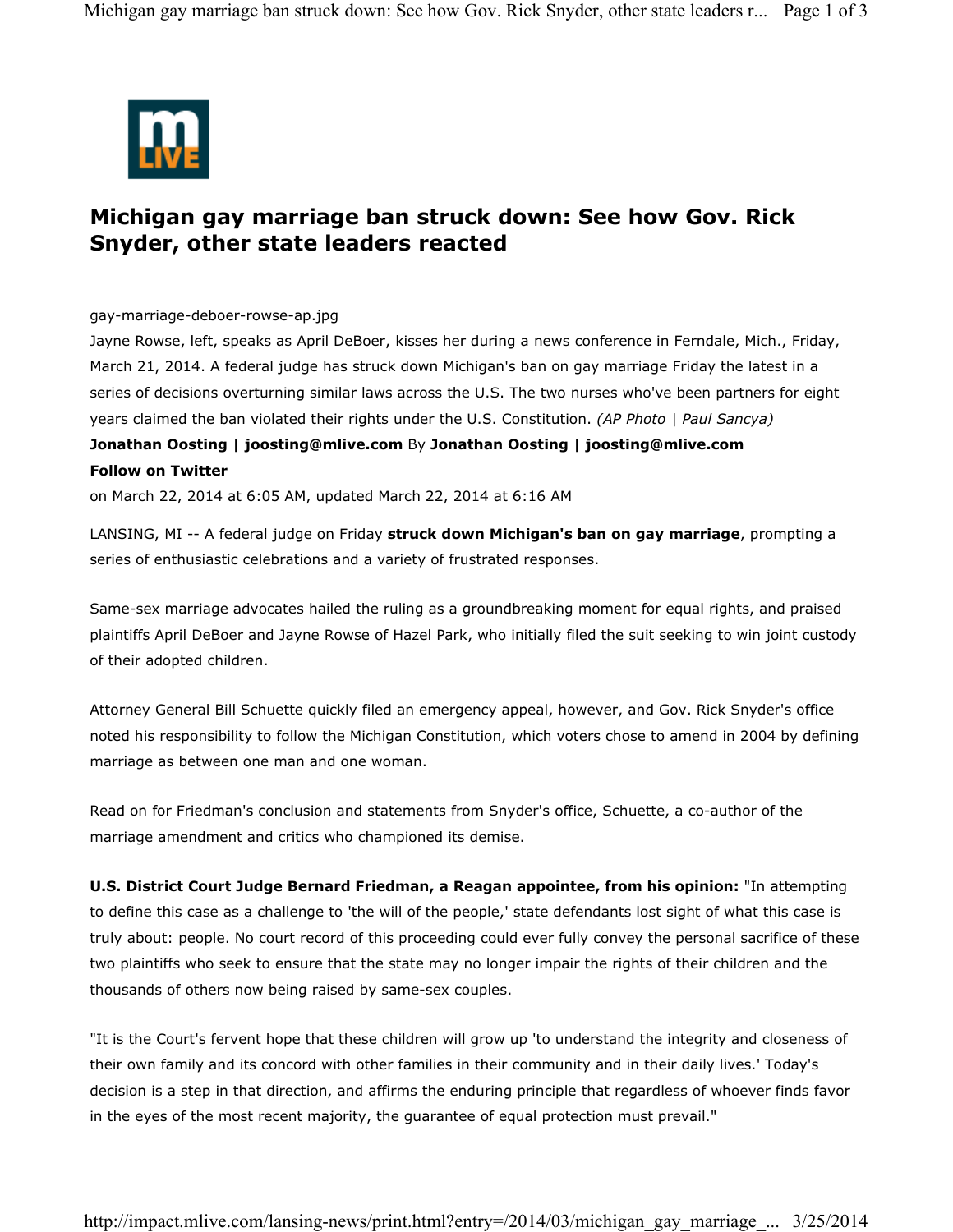**Snyder spokesperson Sara Wurfel:** "We respect the court's ruling and recognize that there are going to be appeals filed.

"The Governor's been clear in his support for adoptive families and in particular the work of DHS to strengthen children's services and matching kids in foster care with permanent families. Key, essential progress has been made.

"Michigan's statute and our state's Constitution are very clear on this matter. This was not about LGBT or adoption issues, but about obligation to defend the law and Constitution as people wrote or amended it, and the voter-initiated language in the Constitution clearly prohibits him from giving the benefits of marriage to a same sex couple. That's a responsibility he has to, and does, take seriously.

"If voters decided to change Michigan's provisions, or ultimately courts conclude the provision of the Michigan Constitution cannot be enforced, he'd respect those decisions and follow the rule of law. (The) Governor is going to remain focused on ensuring Michigan's continued comeback and quality of life for all Michiganders."

**Mark Schauer, Democratic candidate for governor:** "This is a major victory for loving, committed couples across the state. While I know there are differing views on this issue, I firmly believe every Michigander deserves equal protection under the law, and today's ruling reaffirms this fundamental American value.

"Michigan's marriage equality ban hurts our economy by making it harder to attract highly-skilled workers and entrepreneurs. It's time for Gov. Snyder and Attorney General Schuette to accept this ruling, and stop wasting Michigan taxpayer dollars on a costly appeal."

**Schuette on appeal:** "In 2004 the citizens of Michigan recognized that diversity in parenting is best for kids and families because moms and dads are not interchangeable. Michigan voters enshrined that decision in our State constitution, and their will should stand and be respected. I will continue to carry out my duty to protect and defend the Constitution."

**Kary Moss, ACLU of Michigan:** "Today's decision is a huge victory for the people of Michigan. The momentum toward LGBT equality is accelerating as yet another federal court finds that denying same-sex couples the fairness and dignity of marriage is unconstitutional. Public opinion has changed drastically since 2004 when voters amended the Michigan constitution to exclude same-sex couples from marriage. Today, across the political spectrum, Michiganders recognize that allowing same-sex couples to marry is a matter of fundamental freedoms, economic security, and family values."

## **Gary Glenn, GOP state House candidate and co-author of the "marriage protection amendment":**

"One Detroit lawyer in a black robe doesn't have legitimate constitutional or moral authority to overturn either natural law or the vote of 2.7 million Michigan voters who placed the Marriage Protection Amendment